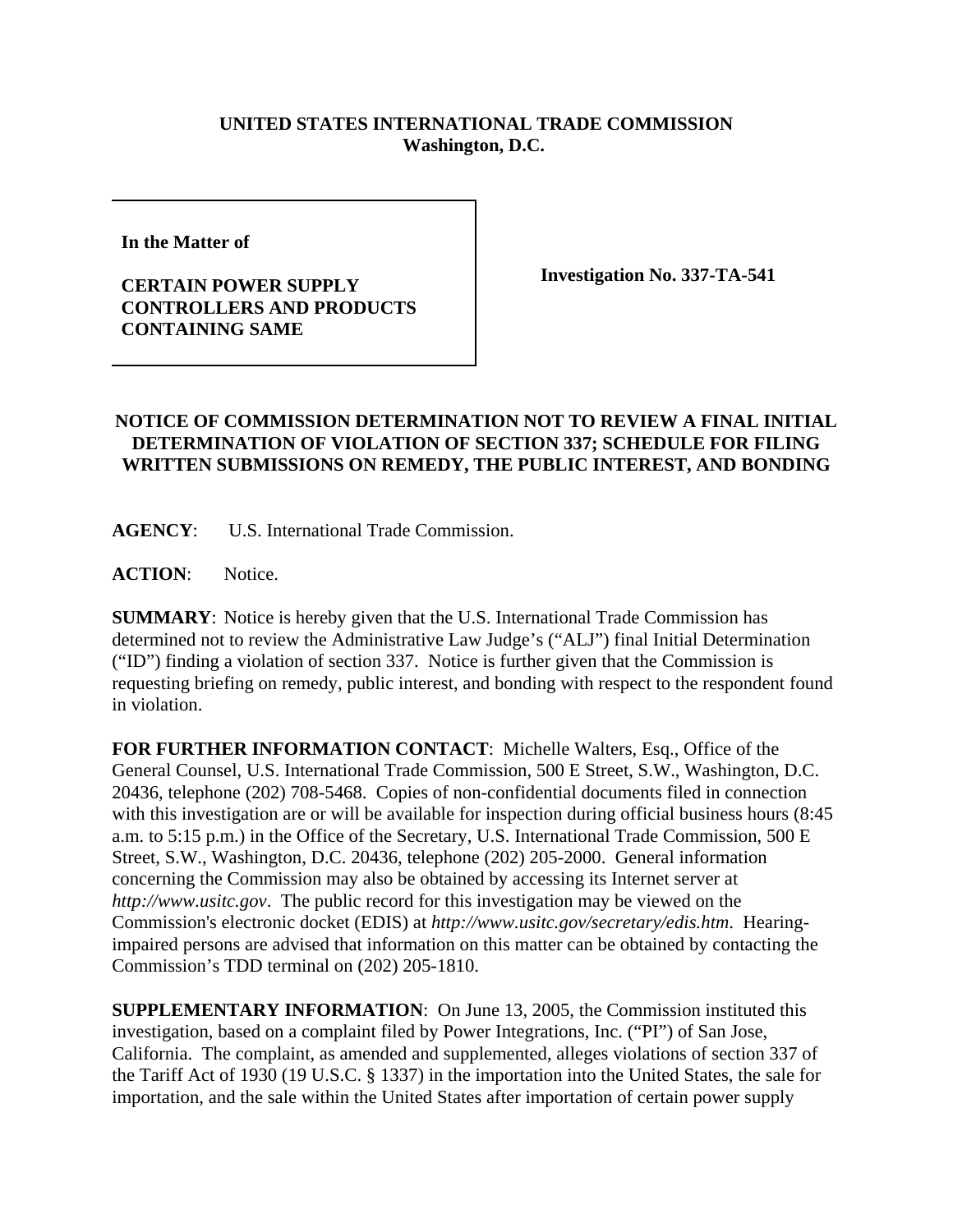controllers and products containing the same by reason of infringement of claims 1-3, 6, 9, and 17-19 of United States Patent No. 6,212,079; claims 1-3, 5, 6, 24, 28, and 29 of United States Patent No. 6,351,398 ("the '398 patent"); claims 8 and 12 of United States Patent No. 6,366,481; and claims 1, 4, 9-11, 13, 17, 19, 20, 22, 23, 26, 27, 30, 31, and 34 of United States Patent No. 6,538,908 ("the '908 patent"). During the investigation, the Commission allowed PI to terminate the investigation with regard to several claims, leaving only claims 1, 3, 5, and 6 of the '398 patent and claims 26 and 27 of the '908 patent in this investigation. The complaint named a single respondent, System General Corporation ("SG").

On May 15, 2006, the ALJ issued a final ID, including his recommended determination on remedy and bonding. In his ID, the ALJ found that SG's accused products infringe claims 1, 3, 5, and 6 of the '398 patent and claims 26 and 27 of the '908 patent. Moreover, he concluded that these claims are not invalid for anticipation under 35 U.S.C. § 102 and that the '398 patent and the '908 patent are not unenforceable due to inequitable conduct. Finally, the ALJ concluded that PI proved that there is a domestic industry in the United States with respect to both patents. As a result, the ALJ recommended issuing a limited exclusion order directed to infringing power supply controllers produced by SG, as well as certain downstream products containing these controllers.

On May 26, 2006, respondent SG filed a petition for review, challenging various aspects of the ALJ's final ID. On June 5, 2006, PI and the Commission investigative attorney separately filed responses to SG's petition for review, asserting that the ALJ properly determined that there was a violation of section 337 with regard to the asserted claims.

Having examined the record of this investigation, including the ALJ's final ID, the petitions for review, and the responses thereto, the Commission has determined not to review the ALJ's ID. To the extent SG attempts to challenge PI's satisfaction of the importation requirement of 19 U.S.C. § 1337(a)(1)(B) in its petition for review, we decline to reconsider the issue. SG failed to file a petition for review challenging the ALJ's December 12, 2005 ID granting PI's motion for summary determination that it satisfied the importation requirement, and therefore, SG waived the issue. 19 C.F.R. § 210.43(b)(2).

In connection with the final disposition of this investigation, the Commission may (1) issue an order that could result in the exclusion of the subject articles from entry into the United States, and/or (2) issue one or more cease and desist orders that could result in the respondent being required to cease and desist from engaging in unfair acts in the importation and sale of such articles. Accordingly, the Commission is interested in receiving written submissions that address the form of remedy, if any, that should be ordered. If a party seeks exclusion of an article from entry into the United States for purposes other than entry for consumption, the party should so indicate and provide information establishing that activities involving other types of entry either are adversely affecting it or likely to do so. For background, *see Certain Devices for Connecting Computers via Telephone Lines*, Inv. No. 337-TA-360, USITC Pub. No. 2843 (December 1994) (Commission Opinion).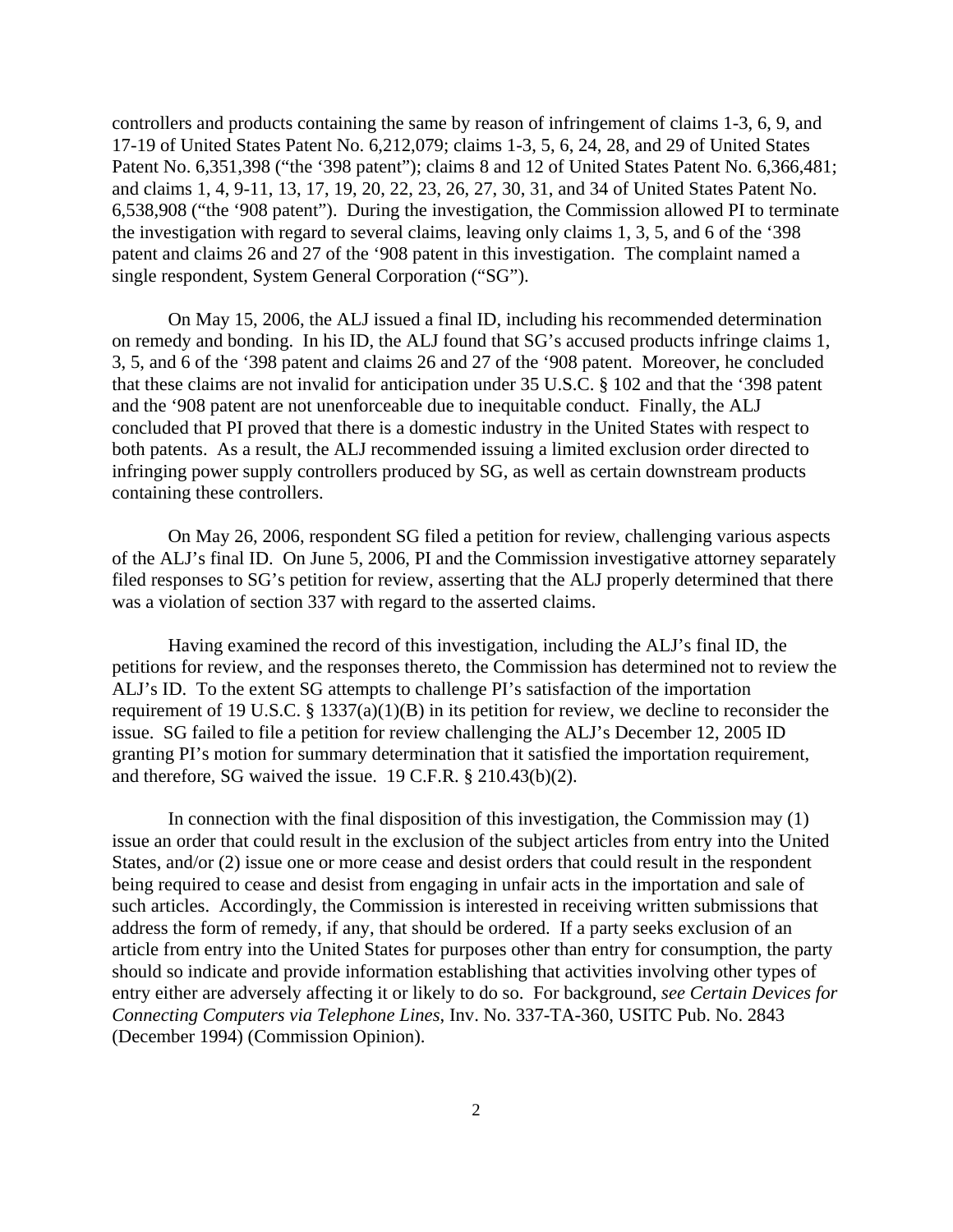If the Commission contemplates some form of remedy, it must consider the effects of that remedy upon the public interest. The factors the Commission will consider include the effect that an exclusion order and/or cease and desist orders would have on (1) the public health and welfare, (2) competitive conditions in the U.S. economy, (3) U.S. production of articles that are like or directly competitive with those that are subject to investigation, and (4) U.S. consumers. The Commission is therefore interested in receiving written submissions that address the aforementioned public interest factors in the context of this investigation.

If the Commission orders some form of remedy, the U.S. Trade Representative, as delegated by the President, has 60 days to approve or disapprove the Commission's action. *See* Presidential Memorandum of July 21, 2005, 70 *Fed. Reg.* 43251 (July 26, 2005). During this period, the subject articles would be entitled to enter the United States under bond, in an amount determined by the Commission and prescribed by the Secretary of the Treasury. The Commission is therefore interested in receiving submissions concerning the amount of the bond that should be imposed if a remedy is ordered.

**WRITTEN SUBMISSIONS**:The parties to the investigation are requested to file written submissions on the issues identified in this notice. Parties to the investigation, interested government agencies, and any other interested parties are encouraged to file written submissions on the issues of remedy, the public interest, and bonding. Such submissions should address the recommended determination by the ALJ on remedy and bonding. Complainant and the Commission investigative attorney are also requested to submit proposed remedial orders for the Commission's consideration. Complainant is also requested to state the dates that the patents expire and the HTSUS numbers under which the accused products are imported. The written submissions and proposed remedial orders must be filed no later than close of business on July 10, 2006. Reply submissions must be filed no later than the close of business on July 17, 2006. No further submissions on these issues will be permitted unless otherwise ordered by the Commission.

Persons filing written submissions must file the original document and 12 true copies thereof on or before the deadlines stated above with the Office of the Secretary. Any person desiring to submit a document to the Commission in confidence must request confidential treatment unless the information has already been granted such treatment during the proceedings. All such requests should be directed to the Secretary of the Commission and must include a full statement of the reasons why the Commission should grant such treatment. *See* 19 C.F.R. § 210.6. Documents for which confidential treatment by the Commission is sought will be treated accordingly. All nonconfidential written submissions will be available for public inspection at the Office of the Secretary.